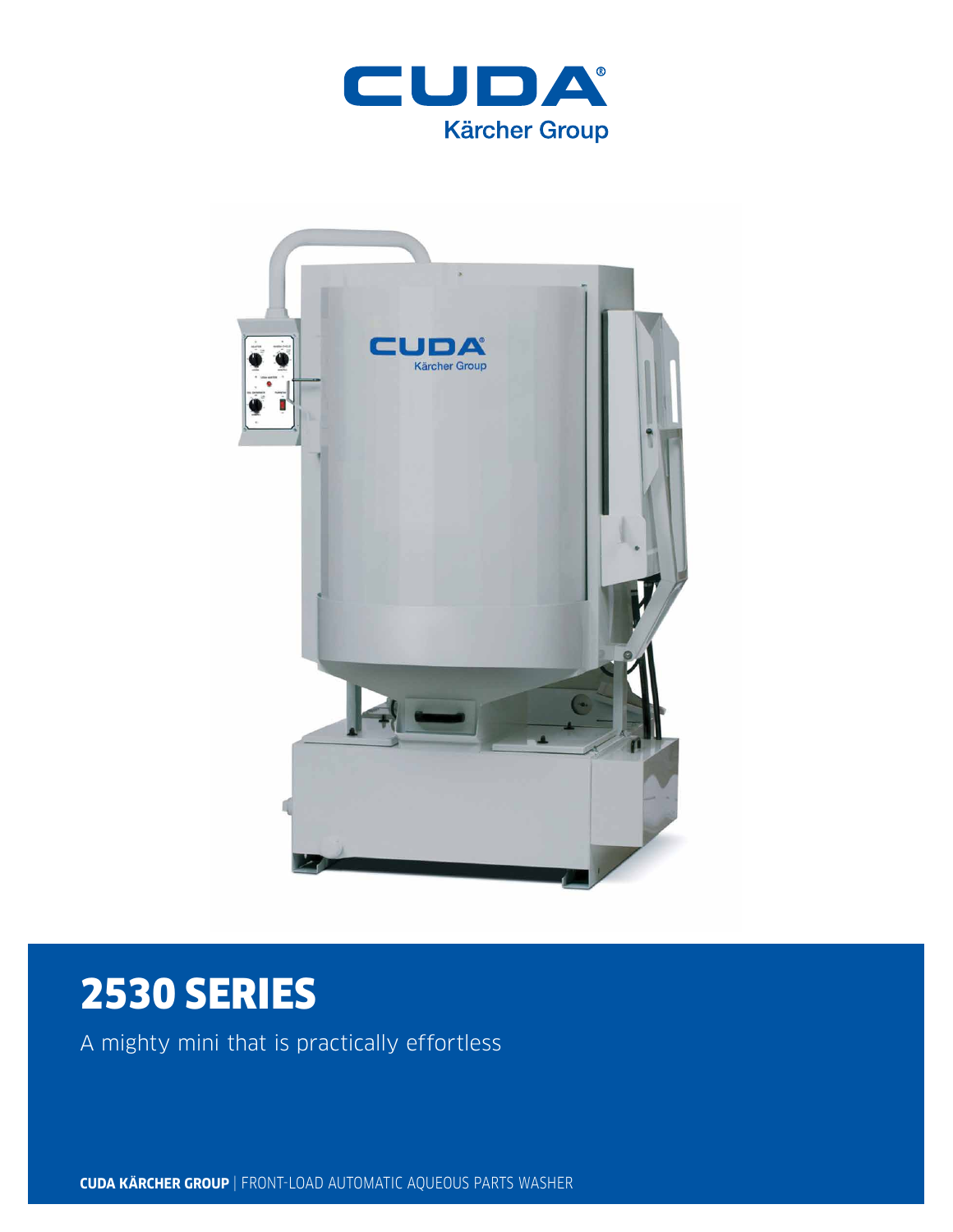# 2530 SERIES



# **A mighty mini that is practically effortless**

The Cuda 2530 is the smallest in the front-load automatic parts washer models and is more compact than many solvent tanks. Featuring a turntable diameter of 25-inches, working height of 30-inches, and load capacity of 500 lbs. The 2530 Series is equipped with a 3 HP vertical seal-less pump producing 50 GPM at 45 PSI. The Cuda 2530 front load aqueous parts washer is used in many applications from trucking and automotive to amusement parks and ski areas.

# **Aqueous parts washers clean faster and better without using harmful solvents!**

Cuda automatic parts washers provide a safe and efficient solution to cleaning parts because they don't use harmful cleaning solvents to clean. Our automatic parts washers also provide a time-saving, easy parts cleaning solution for your staff allowing them to simultaneously clean parts while performing other tasks.





# **<sup>1</sup> Double the Potential**

■ Optional two-tier turntable adds second level parts containment for greater parts washing capacity.

### **2 Compact Footprint**

- Space saving roll-in door allows easy access to the wash chamber.
- Reduces footprint over other traditional parts washers.
- Roll-in door prevents wash solution from dripping on the shop floor.

### **<sup>3</sup> Customize and Accessorize**

■ Customize your parts washer to your specific needs, like with this deluxe kit, so washing becomes the easiest part of the work day.

# **4 Detergents Extend Your Warranty**

■ The 90-day labor warranty for all Cuda Kärcher Group parts washers is automatically extended to a 1-year labor warranty with exclusive use of our solvent free detergents. Our parts washers are also covered by a 1-year parts warranty.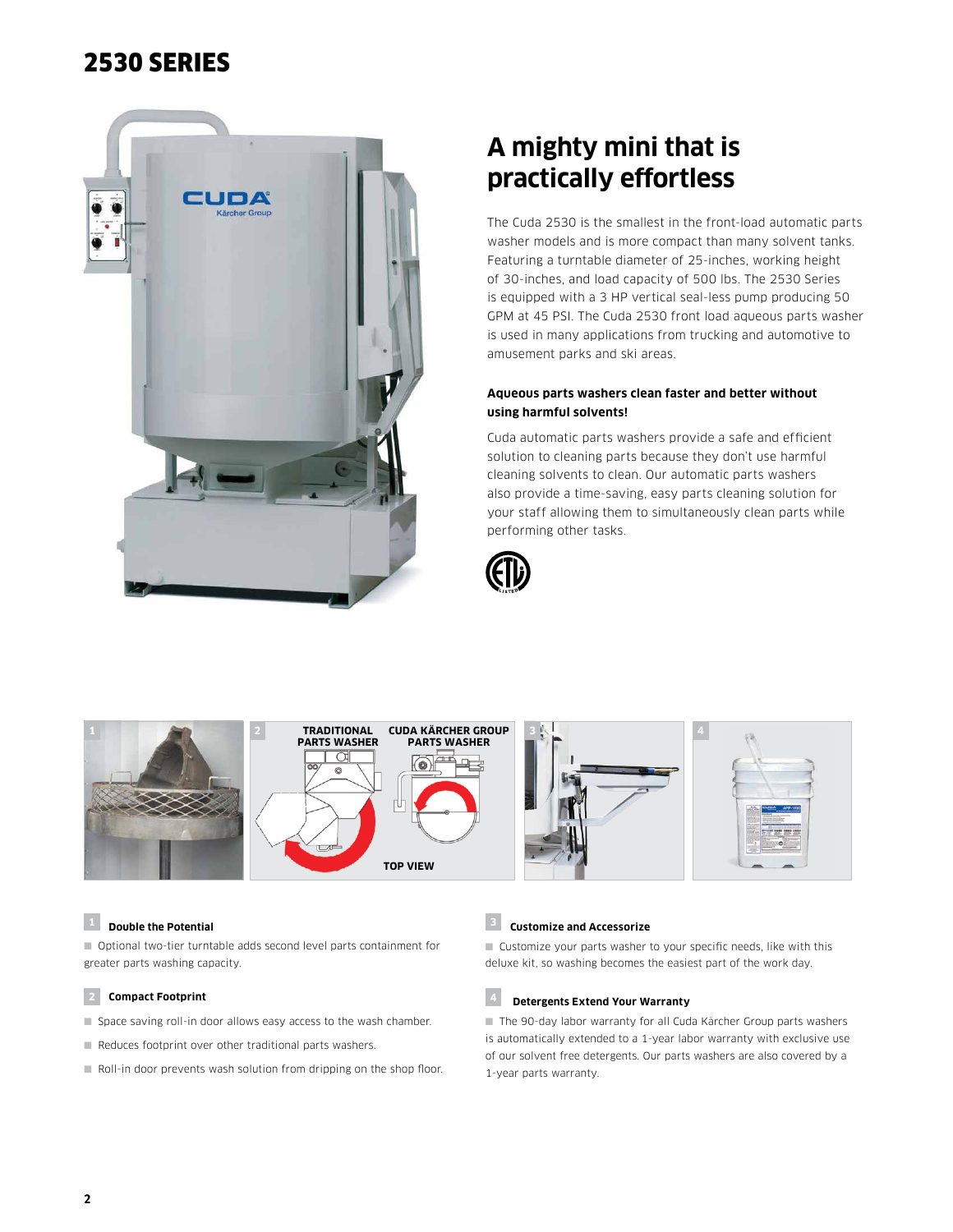# TECHNICAL DATA AND EQUIPMENT

#### **Front-Load Series Comparison**



### **Features**

- $=$  Vertical / Seal-less Pump: 3 HP / 50 GPM / 45 PSI
- 500 Lbs. Load Capacity, determined with
- even weight distribution
- 40 Gal. Sump Capacity
- $= 6$  kW Heater
- Automatic Oil Skimmer
- $=$  Low Water Shutdown
- $=$  Machine: 48"L x 45"W x 74"H
- $=$  Shipping: 66"L x 57"W x 79"H

| <b>Technical data</b>                                                                                           |             |                       |                           |         |                   |               |  |  |
|-----------------------------------------------------------------------------------------------------------------|-------------|-----------------------|---------------------------|---------|-------------------|---------------|--|--|
| Model                                                                                                           | Part No.    | <b>Working Height</b> | <b>Turntable Diameter</b> | Volt/PH | <b>Total Amps</b> | Ship Wt (lbs) |  |  |
| <b>Standard Models</b>                                                                                          |             |                       |                           |         |                   |               |  |  |
| 2530                                                                                                            | 1.043-372.0 | 30"                   | 25"                       | 230/1   | 38                | 985           |  |  |
| 2530                                                                                                            | 1.043-368.0 | 30"                   | 25"                       | 208/1   | 42                | 985           |  |  |
| 2530                                                                                                            | 1.043-365.0 | 30"                   | 25"                       | 230/3   | 23                | 985           |  |  |
| 2530                                                                                                            | 1.043-369.0 | 30"                   | 25"                       | 208/3   | 25                | 985           |  |  |
| 2530                                                                                                            | 1.043-366.0 | 30"                   | 25"                       | 460/3   | 11                | 985           |  |  |
| 2530                                                                                                            | 1.043-367.0 | 30"                   | 25"                       | 575/3   | 9                 | 985           |  |  |
| <b>Stainless Steel Models</b>                                                                                   |             |                       |                           |         |                   |               |  |  |
| 2530                                                                                                            | 1.043-491.0 | 30"                   | 25"                       | 230/1   | 38                | 985           |  |  |
| 2530                                                                                                            | 1.043-489.0 | 30"                   | 25"                       | 208/1   | 42                | 985           |  |  |
| 2530                                                                                                            | 1.043-486.0 | 30"                   | 25"                       | 230/3   | 23                | 985           |  |  |
| 2530                                                                                                            | 1.043-490.0 | 30"                   | 25"                       | 208/3   | 25                | 985           |  |  |
| 2530                                                                                                            | 1.043-487.0 | 30"                   | 25"                       | 460/3   | 11                | 985           |  |  |
| 2530                                                                                                            | 1.043-488.0 | 30"                   | 25"                       | 575/3   | 9                 | 985           |  |  |
| MOTE: All statulate start excelle access coltingiale access access All contract access and acceptational at all |             |                       |                           |         |                   |               |  |  |

NOTE: All stainless steel models come with standard cast pump. All wetted surfaces are stainless steel.

#### **Standard Accessories**

**Part No. Description**

8.914-906.0 Preferred Options Package - Contains Parts Tree, Small Parts Basket, Containment Ring, Oil-Drain Container

## **Optional Accessories**

| Part No.    | <b>Description</b>                                    | Part No.    | <b>Description</b>                              |
|-------------|-------------------------------------------------------|-------------|-------------------------------------------------|
| 8.915-113.0 | Automatic Water Fill                                  | 8.915-120.0 | Two-Tier Turntable ●                            |
| 8.731-256.0 | 25" Containment Ring                                  | 8.922-951.0 | Stainless Steel Handle Kit, assembled           |
| 8.915-145.0 | Filtration                                            | 8.924-172.0 | Oil Drain Container                             |
| 8.915-144.0 | Filtration & Sump Sweep                               | 9.802-283.0 | Hour Meter                                      |
| 8.915-143.0 | 60 Mesh Insert for Debris Screen Tray                 | 8.915-585.0 | PK-100D Sump Cleaner                            |
| 8.915-124.0 | 4 Hook Parts Tree                                     | 8.709-145.0 | PK-100D Filter Bag                              |
| 8.725-267.0 | Heater Timer, 24 hour 7 day                           | 8.731-254.0 | Light Duty Small Parts Basket (8" x 8" x 4")    |
| 8.725-268.0 | Heater & Skimmer Timer, 24 hour 7 day                 | 9.102-237.0 | Lid for Light Duty Small Parts Basket           |
| 8.707-034.0 | Wastewater Drum Evaporator Belt                       | 8.753-825.0 | Light Duty Medium Parts Basket (16" x 12" x 6") |
| 8.901-881.0 | Deluxe Kit: Detail and Power Brush with Side Sink and | 9.102-230.0 | Lid for Light Duty Medium Parts Basket          |
|             | Side Sump                                             | 8.723-214.0 | Gray Spray Paint                                |
|             |                                                       |             |                                                 |

l Requires Light Duty Small Parts Basket and Containment Ring sold separately, not for height extended machines